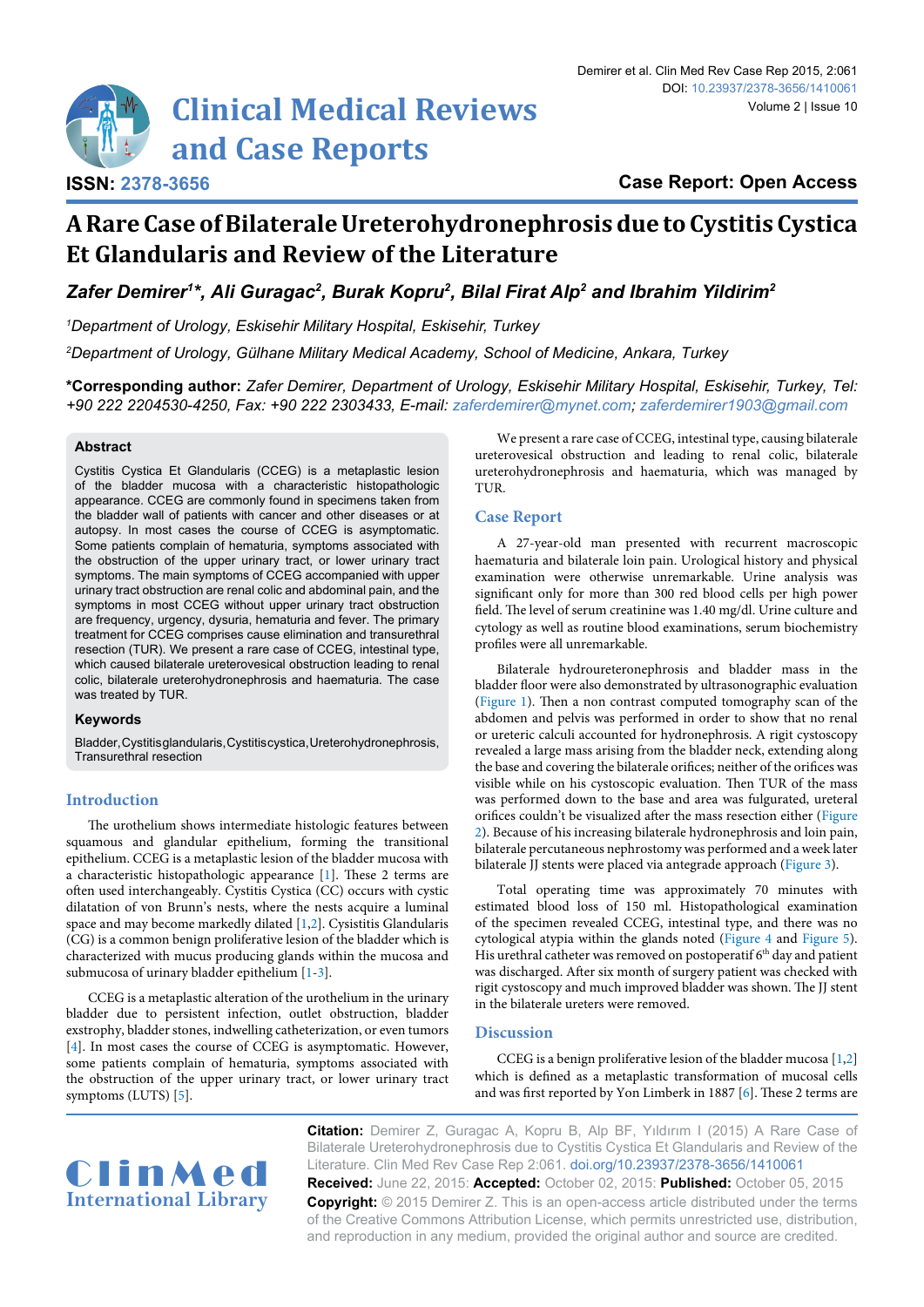<span id="page-1-0"></span>

Ĩ Е

<span id="page-1-1"></span>Figure 2: Cystoscopic evaluation demonstrated large mass arising from the bladder floor (A), TUR (B) and fulguration (C) was performed for the treatment.

<span id="page-1-2"></span>

**Figure 3:** Bilaterale ureterohydronephrosis due to bilaterale ureterovesical obstruction (B), bilaterale percutaneous nephrostomy (A) a week later bilaterale JJ stents were placed by antegrade approach (C).

often used interchangeably. Cystitis Cystica (CC) occurs with cystic dilatation of von Brunn's nests, where the nests acquire a luminal space and may become markedly dilated [[1](#page-2-2)[,2\]](#page-2-3). Cysistitis Glandularis (CG) is a common benign proliferative lesion of the bladder which is characterized with mucus producing glands within the mucosa and submucosa of urinary bladder epithelium [\[1](#page-2-2)-[3\]](#page-2-5).

The prevalence of cystitis cystica has been reported at 60% in normal bladders on autopsy [[7\]](#page-2-8). Though it occurs in male and female adults, it is more common in women. The etiology remains unknown. It is believed that CCEG is due to chronic irritation to the bladder epithelium [[2](#page-2-3)]. Many factors have been associated with CCEG; persistent infection, outlet obstruction, bladder exstrophy, bladder